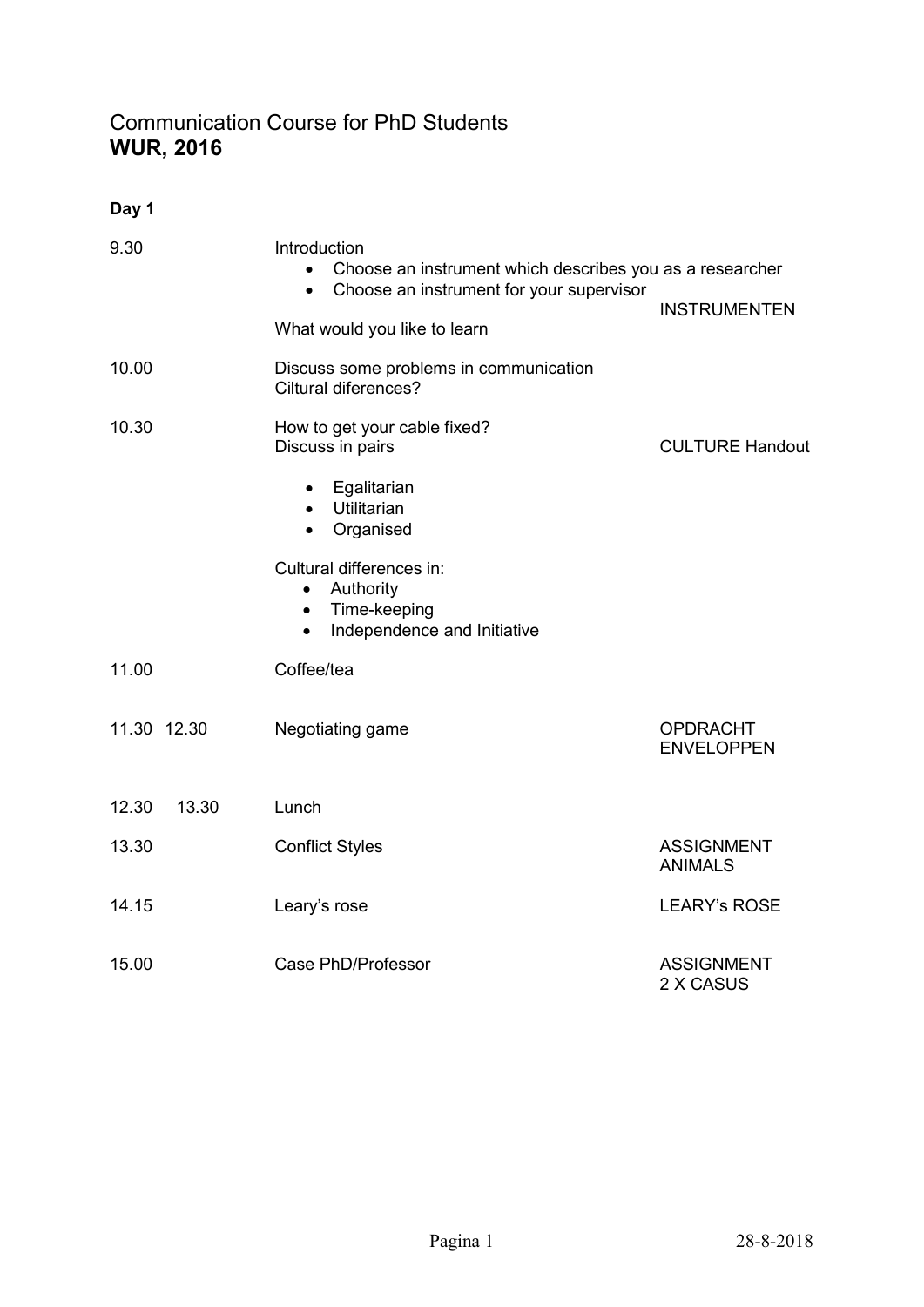## Communication Course for PhD Students WUR, 2016

| Day 2 | In two subgroups:                                                                                                                                                                                                                                      |                                                            |  |  |
|-------|--------------------------------------------------------------------------------------------------------------------------------------------------------------------------------------------------------------------------------------------------------|------------------------------------------------------------|--|--|
| 9.30  | Consensus exercise                                                                                                                                                                                                                                     | <b>WILDERNESS</b>                                          |  |  |
| 10.15 | Exercise communication styles in convincing                                                                                                                                                                                                            | <b>INFLUENCING</b><br><b>STYLES</b>                        |  |  |
|       | First: personal style<br>After two examples: assign a style to someone                                                                                                                                                                                 |                                                            |  |  |
|       | Clean up the room afterwards<br>Stay for an evaluation interview<br>Sign a petition<br>Organise a daytrip                                                                                                                                              |                                                            |  |  |
| 11.00 | <b>Coffee Break</b>                                                                                                                                                                                                                                    |                                                            |  |  |
| 11.20 | In two other subgroups<br>NASA game<br>Discuss consequences for work                                                                                                                                                                                   | <b>NASA GAME</b>                                           |  |  |
| 12.30 | Lunch                                                                                                                                                                                                                                                  |                                                            |  |  |
| 13.30 | Stop/go and job performance interview                                                                                                                                                                                                                  | <b>CHECKLIST FUNCTG</b>                                    |  |  |
|       | The contract of expectations                                                                                                                                                                                                                           | <b>CONTRACT OF EXPECT</b>                                  |  |  |
|       | Giving and receiving feedback                                                                                                                                                                                                                          | <b>FEEDBACK</b>                                            |  |  |
| 14.15 | In two subgroups:                                                                                                                                                                                                                                      |                                                            |  |  |
|       |                                                                                                                                                                                                                                                        | Discussions with supervisor (or other important colleague) |  |  |
|       | Prepare and then discuss in pairs<br>What is the most important issue<br>How do you feel about this issue<br>How would you like to communicate this message<br>What will be difficult in this conversation and<br>How can you overcome this difficulty | <b>ASSIGNMENT</b><br><b>CHECKLIST SUBJECTS</b>             |  |  |
| 14.45 | Coffee break                                                                                                                                                                                                                                           |                                                            |  |  |
| 15.00 | Practise with the trainer                                                                                                                                                                                                                              |                                                            |  |  |
| 16.30 | Conclusion with whole group<br>formulate action                                                                                                                                                                                                        | <b>SOCIAL FIELD OF</b><br><b>ACTION</b>                    |  |  |
|       | use photo<br>Evaluation                                                                                                                                                                                                                                | <b>EVALUATION</b><br><b>ACTION CARDS</b>                   |  |  |